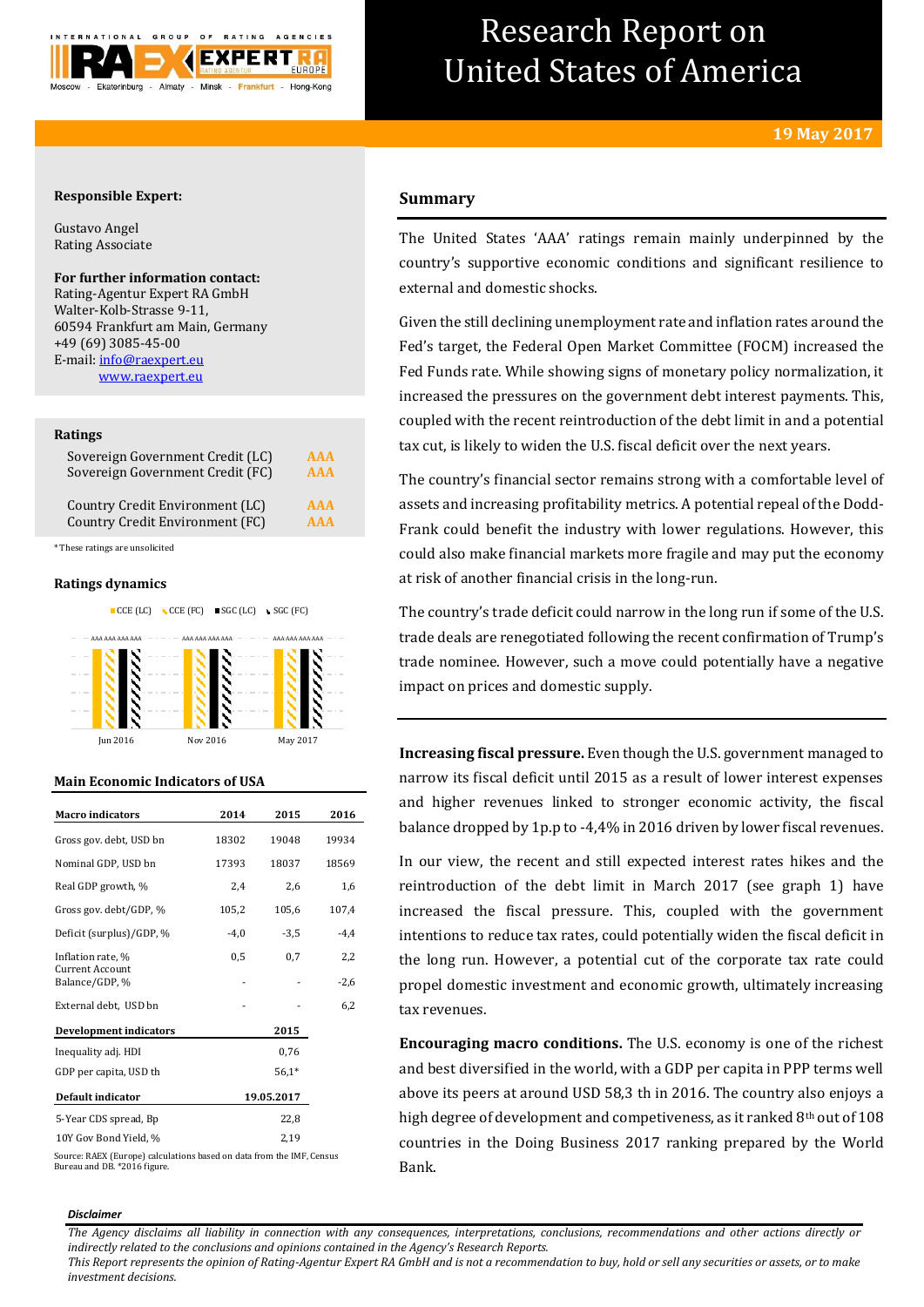

**Graph 1:** U.S. gross government debt, USD tn



Source: RAEX (Europe) calculations based on data from the US Treasury



**Graph 3:** Lower and upper Fed Funds rate target, %

Source: RAEX (Europe) calculations based on data from FRED



Source: RAEX (Europe) calculations based on data from FRED

Macroeconomic indicators have shown signs of improvement during the 1Q 2017, following the already positive trend observed through 2016. While real GDP grew by 1,9% y-o-y in 1Q 2017, the unemployment rate stood at 4,4% as of April 2017, recording the lowest rate since May 2007.

Furthermore, driven by an increase of all major industrial groups (manufacturing, mining and utilities), the industrial production index calculated by the U.S. Federal Reserve increased in April 2017 by 1% for three consecutive months (see graph 2). This, combined with a still growing consumer sentiment<sup>1</sup> at 97% in April 2017, supports our view that the U.S. economy is set to grow during 2H 2017.

The United States has constantly proved resilience to the volatility in financial markets, the appreciation of the USD against major world currencies and poor global growth and demand. However, the country still faces a number of challenges, such as the increasing expenditure on social security, raising poverty and inequality and ageing of basic infrastructure, which could become credit negative in the long term.

**Political risks could be mitigated.** We keep our view that politicking between the executive and legislative branches is likely to lower as Republicans continue to hold a majority of votes in both the Senate and the House of Representatives. While this could mitigate the risk of technical debt defaults through a possible new suspension of the debt limit, it increases the risk of higher fiscal spending and government debt increase.

**Monetary policy towards normalization.** As evidenced by the Taylor Rule in our research report as of  $3<sup>rd</sup>$  June 2016<sup>2</sup>, the (FOMC) decided to raise the Fed Funds rate by 25b.p. at the March meeting this year, adding to a 25b.p. tightening in December 2016 (see graph 3). Such decisions came after inflation rates showed a sustained positive trend since July 2017 (surpassing the 2% boundary in December that year), real GDP growth rate kept its upward trend through 1Q 2017 and unemployment rate stood at a record low for almost a decade at 4,4% in April 2017.

In our previous rating report we highlighted the fact that the yield on the long-term bonds had increased proportionally more than that of the shortterm bonds, reflecting the perception of the market participants about the long-term policy uncertainty which emerged after the victory of Donald Trump as president-elect of the U.S. As the political landscape was reshaped after the presidential inauguration in late January, this trend reverted with the yield on short-term bonds increasing while that on longterm bonds remaining almost stable during 1H 2017 (see graph 4).

# *Disclaimer*

 $\overline{a}$ 

*The Agency disclaims all liability in connection with any consequences, interpretations, conclusions, recommendations and other actions directly or indirectly related to the conclusions and opinions contained in the Agency's Research Reports.*

*This Report represents the opinion of Rating-Agentur Expert RA GmbH and is not a recommendation to buy, hold or sell any securities or assets, or to make investment decisions.*

<sup>1</sup> University of Michigan: Consumer Sentiment© [UMCSENT], retrieved from FRED, Federal Reserve Bank of St. Louis.

<sup>&</sup>lt;sup>2</sup> Research Report on United States of America June 3<sup>rd</sup>,201[6 http://raexpert.eu/reports/Research\\_report\\_USA\\_03.06.2016.pdf](http://raexpert.eu/reports/Research_report_USA_03.06.2016.pdf)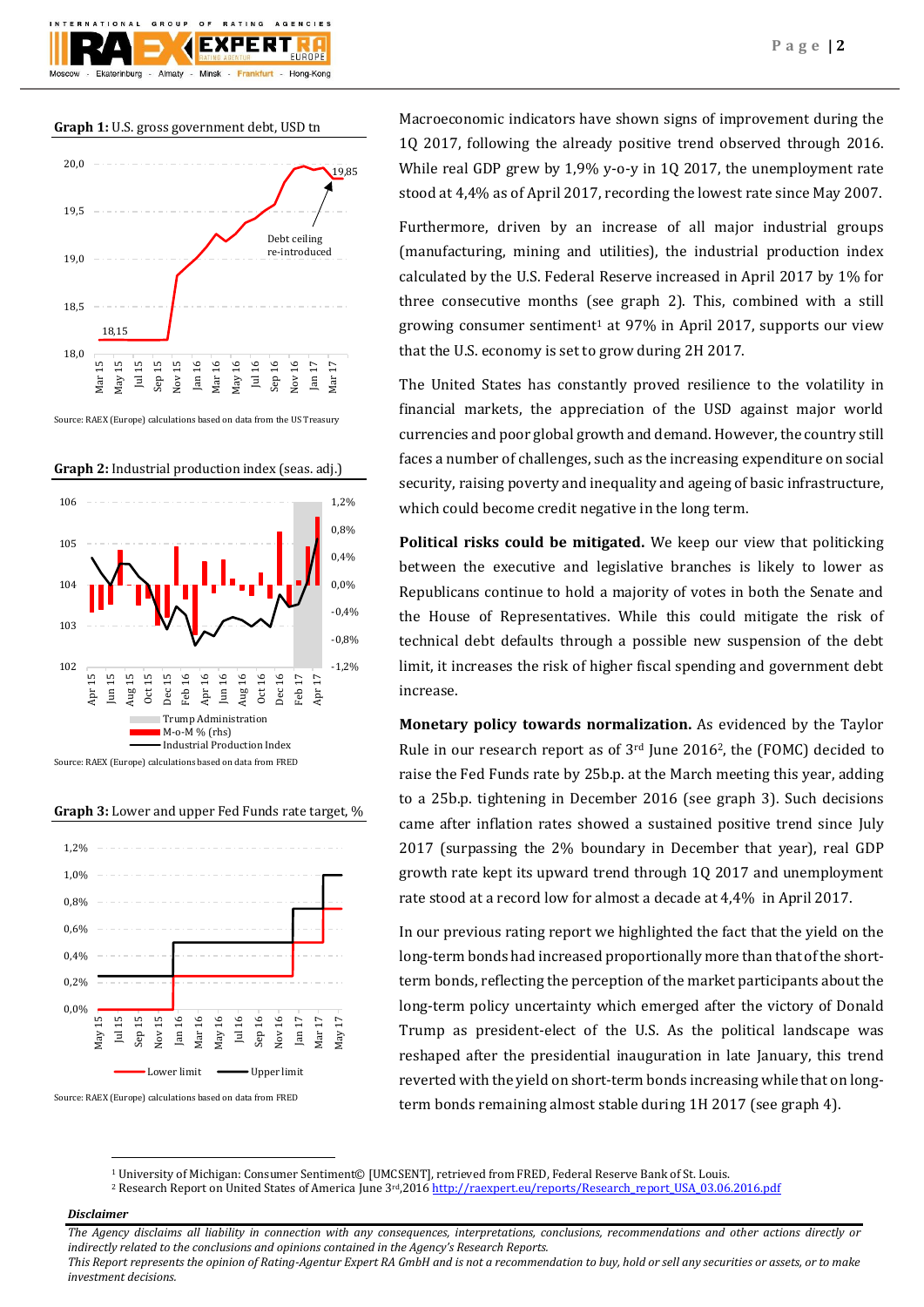

# **Graph 5:** Major U.S. stock indexes



We expect, in line with the FOMC, that economic conditions are likely to evolve in a way that will warrant a gradual increase in the Fed Funds rate during 2H 2017 and 2018.

**Tailwind for the financial markets, with long-term risks.** The stance of the U.S. banking sector remains strong with assets and credit to the economy at around 86,5% in 2016 and 237% of GDP in 2015 respectively. Banks were able to maintain positive levels of profitability despite facing an environment of low interest rates. However, the recent and expected hikes of interest rates are likely to increase banks' profitability in the upcoming months.

Since Donald Trump was elected president, the major stock indexes (Dow Jones and Nasdaq) have increased by 14% and 18% respectively, well above the 6% increase that both reported from January to October 2016 (see graph 5). Such increase was in part the result of the financial market's expectations of lower regulation and lower corporate taxes.

President Trump announced during his campaign that he would eliminate the Dodd-Frank (DF) act. In early May 2017, the U.S. House Financial Services Committee approved a bill, the Choice act, which could repeal significant parts of the DF act. The Choice act contains provisions to eliminate banks' bail-out and withdraw the Department of Labor fiduciary rule. If passed by the Senate, this statute would allow financial advisors to increase the number and range of products offered. In contrast, financial markets could become more fragile and crisis risks could emerge in the long run.

**Uncertainty over trade.** During his campaign Donald Trump stated that a number of trade deals, especially NAFTA, were going to be revised if elected, as the U.S. has a long-lasting record of trade deficits, which reached 2,7% of GDP in 2016. The recent confirmation of Trump's nominee for Trade Representative, Robert Lighthizer in May 2017, is likely to hasten the presentation of new trade proposals to the legislative branch. On the basis of Lighthizer's past declarations, we could potentially expect these proposals to highlight the country's need of higher tariffs on imports from Asian and Latin-American countries.

While a potential lower degree of foreign trade openness resulting from these actions could narrow the country's trade deficit, we are of the view that this could ultimately shorten demand and increase domestic prices. Additionally, given the size and complexity of the U.S. economy, we estimate that the time span required to negotiate new trade agreements could potentially be large, eventually introducing risks to the creditworthiness of the country.

# *Disclaimer*

*The Agency disclaims all liability in connection with any consequences, interpretations, conclusions, recommendations and other actions directly or indirectly related to the conclusions and opinions contained in the Agency's Research Reports.*

*This Report represents the opinion of Rating-Agentur Expert RA GmbH and is not a recommendation to buy, hold or sell any securities or assets, or to make investment decisions.*